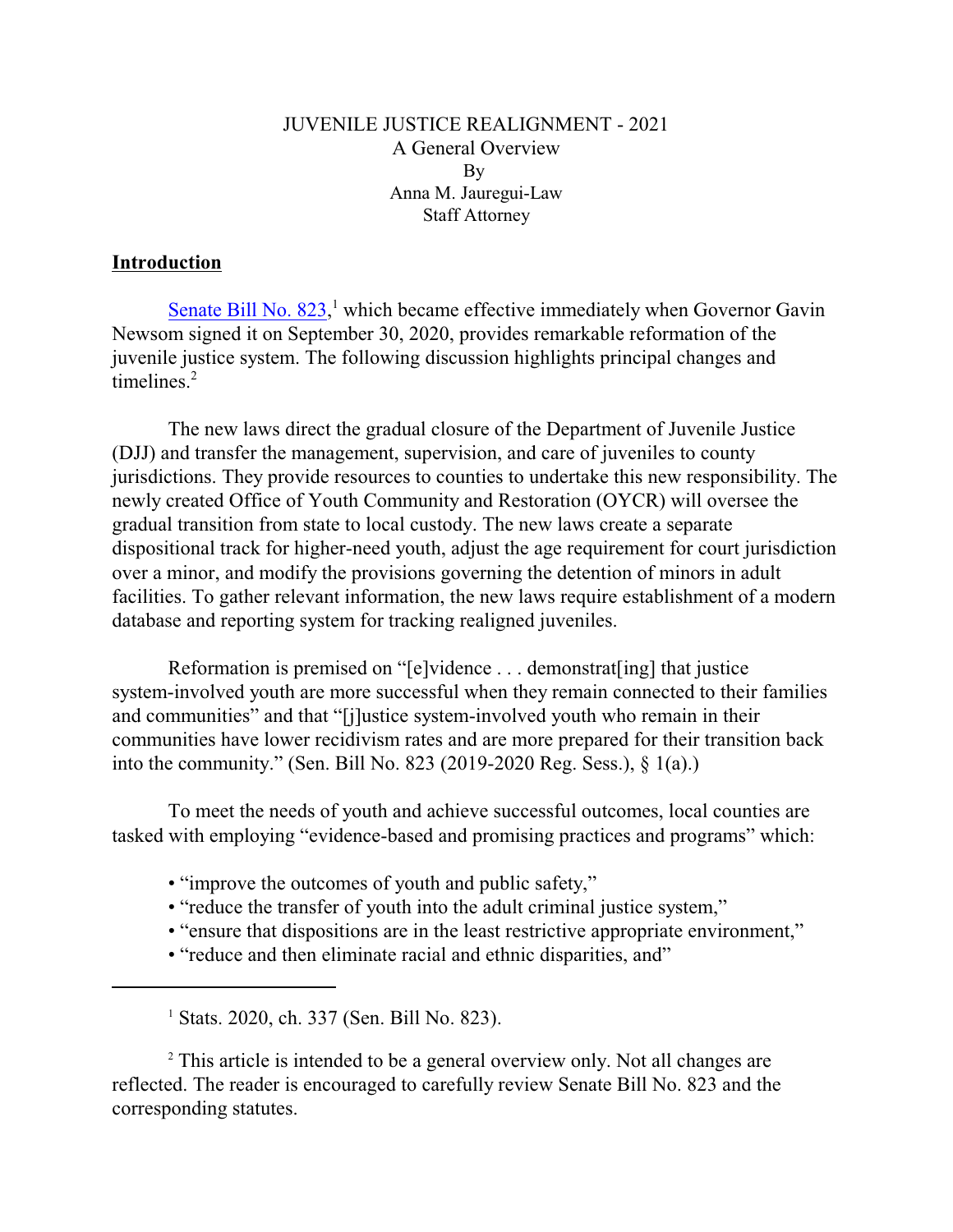• "reduce the use of confinement in the juvenile justice system by utilizing community-based responses and interventions." (Sen. Bill No. 823, § 1(e).)

#### **DJJ closure and court commitments**

The intent of the Legislature is to close DJJ commencing July 1, 2021. (Sen. Bill No. 823, § 30; Welf. & Inst. Code, § 736.5, subd. (a).) To that end, intake of new wards into DJJ will end on June 30, 2021. After that date, a court shall not commit a minor to DJJ unless minor qualifies under stringent criteria. (Sen. Bill No. 823, § 30; Welf. & Inst. Code, § 736.5, subd. (b)-(c).) A date for final DJJ closure is not identified in Senate Bill No. 823.<sup>3</sup> Pending is **Senate Bill No. 92** which proposes closure on June 30, 2023. (Sen. Bill No. 92 (2021 - 2022 Reg. Sess.), amended April 8, 2021.)

Hence, commencing July 1, 2021, the juvenile court will no longer commit minors adjudged a ward of the court to the DJJ (Sen. Bill No. 823, §§ 29, 30; Welf. & Inst. Code, §§ 733.1, subd. (a), 736.5, subd. (b)) except for a small group of eligible youth. Pending final closure of DJJ, minors who can be committed to DJJ are those in whose case a motion to transfer from juvenile court to criminal court was filed and granted and whose case involves a Welfare and Institutions Code section 707, subdivision (b)/Penal Code section 290.008 offense. (Sen. Bill No. 823, §§ 29, 30; Welf. & Inst. Code, §§ 733.1, subd. (b), 736.5, subd. (c); see also Sen. Bill No. 823, § 43; Welf. & Inst. Code, § 1731.5, subd. (a) [court commitment to DJJ after certification to the Governor based on specified criteria of youth convicted of a Welf. & Inst. Code, § 707, subd. (b) (§ 707(b)) serious or violent felony offense or Pen. Code, § 290.008 sex offense and was under 21 years of age at time of apprehension] & subd. (c) [youth under 18 years of age not committed to the DJJ may be transferred by the Department of Corrections and Rehabilitation to DJJ]; Sen. Bill No. 823, § 48; Welf. & Inst. Code, § 1955.2 [notwithstanding Welf. & Inst. Code, § 1731.5, when a youth under 18 years of age is convicted of an offense in superior court on or after July 1, 2021 and sentenced to state prison, that person is to remain in a county juvenile facility until the age of 18 at which time that person may be transferred to state prison].)

#### **Shifting of responsibility and OYCR**

Responsibility for all youth adjudged a ward of the court will transfer to county governments on July 1, 2021, and annual funding for county governments will be

<sup>&</sup>lt;sup>3</sup> The Department of Corrections and Rehabilitation has a realignment portal for information for families and staff:

<https://www.cdcr.ca.gov/juvenile-justice/djj-realignment-portal/>.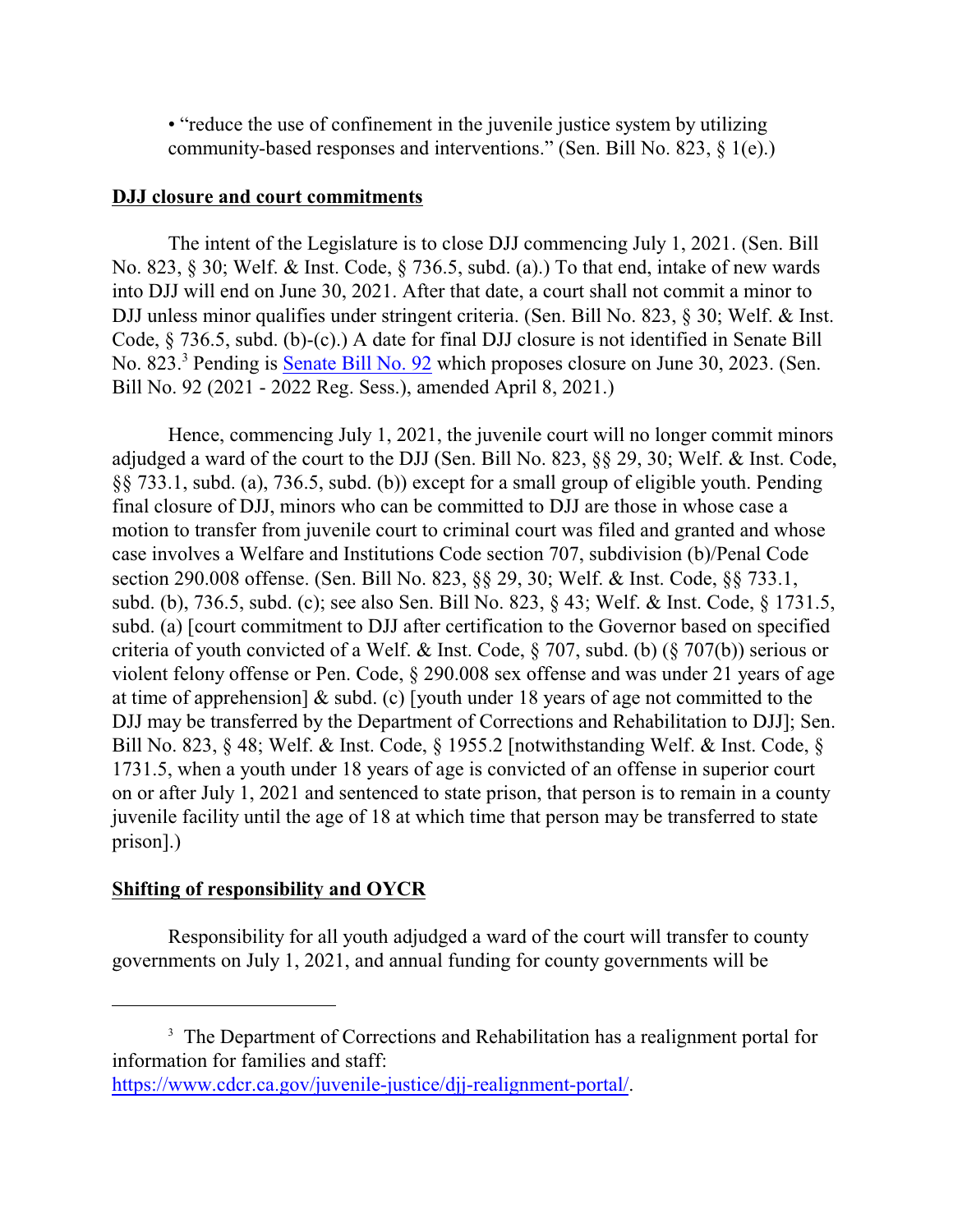provided to fulfill this new responsibility. (Sen. Bill No. 823, § 30; Welf. & Inst. Code, § 736.5, subd. (a); see also Sen. Bill No. 823, § 49; Welf. & Inst. Code, § 1990, et seq.; Sen. Bill No. 823, § 51; Welf. & Inst. Code, § 2250.)

OYCR is tasked with providing oversight of and accountability within the new juvenile system, commencing July 1, 2021. (Sen. Bill No. 823, § 50, Ch. 4; Welf. & Inst. Code, § 2200, subds. (a), (c)-(e).) "The office's mission is to promote trauma responsive, culturally informed services for youth involved in the juvenile justice system that support the youths' successful transition into adulthood and help them become responsible, thriving, and engaged members of their communities." (Sen. Bill No. 823, § 50, Ch. 4; Welf. & Inst. Code, § 2200, subd. (b).)

#### **Youths committed prior to July 1, 2021 and those otherwise DJJ eligible**

All wards committed to DJJ prior to July 1, 2021 or pursuant to section 736.5, subdivision (c) [ward who is otherwise eligible to be committed under existing law and a motion to transfer the minor to criminal court was filed and granted], remain in DJJ until discharged, released or otherwise moved pursuant to law. (Sen. Bill No. 823, § 30; Welf. & Inst. Code, § 736.5, subd. (d).)

For those minors who are realigned from DJJ or who were eligible for DJJ commitment before final DJJ closure, the bill establishes "The Juvenile Justice Realignment Block Grant" program to provide for their transition to local custody, care, and supervision. (Sen. Bill No. 823, § 49; Welf. & Inst. Code, § 1990, subd. (a).) This would pertain to youth who were eligible for DJJ commitment prior to its closure and youth who are adjudicated to be a ward based on a § 707(b) offense or Penal Code section 290.008 sex offense. (Sen. Bill No. 823, § 49; Welf. & Inst. Code, § 1990, subd. (b).)

# **Higher-need youth**

Senate Bill No. 823 also sets forth the Legislature's intent to establish a separate dispositional track for higher-need youth by March 1, 2021. (Sen. Bill No. 823, § 30; Welf. & Inst. Code, § 736.5, subd. (e).) The framework is laid out in section 30 of Senate Bill No. 823, [as amended August 24, 2020](https://leginfo.legislature.ca.gov/faces/billTextClient.xhtml?bill_id=201920200SB823). (Sen. Bill No. 823, § 30; § 736.5, subd. (e).) That earlier version set forth Article 23.5 of section 30 which provides for an available disposition to a "Secure Youth Treatment Facility." The criteria are:

(1) a § 707(b) offense was committed when the juvenile was 14 years of age or older;

(2) the adjudication of that offense is the most recent offense for which the juvenile has been adjudicated; and

(3) a less restrictive, alternative disposition for the ward is determined by the court